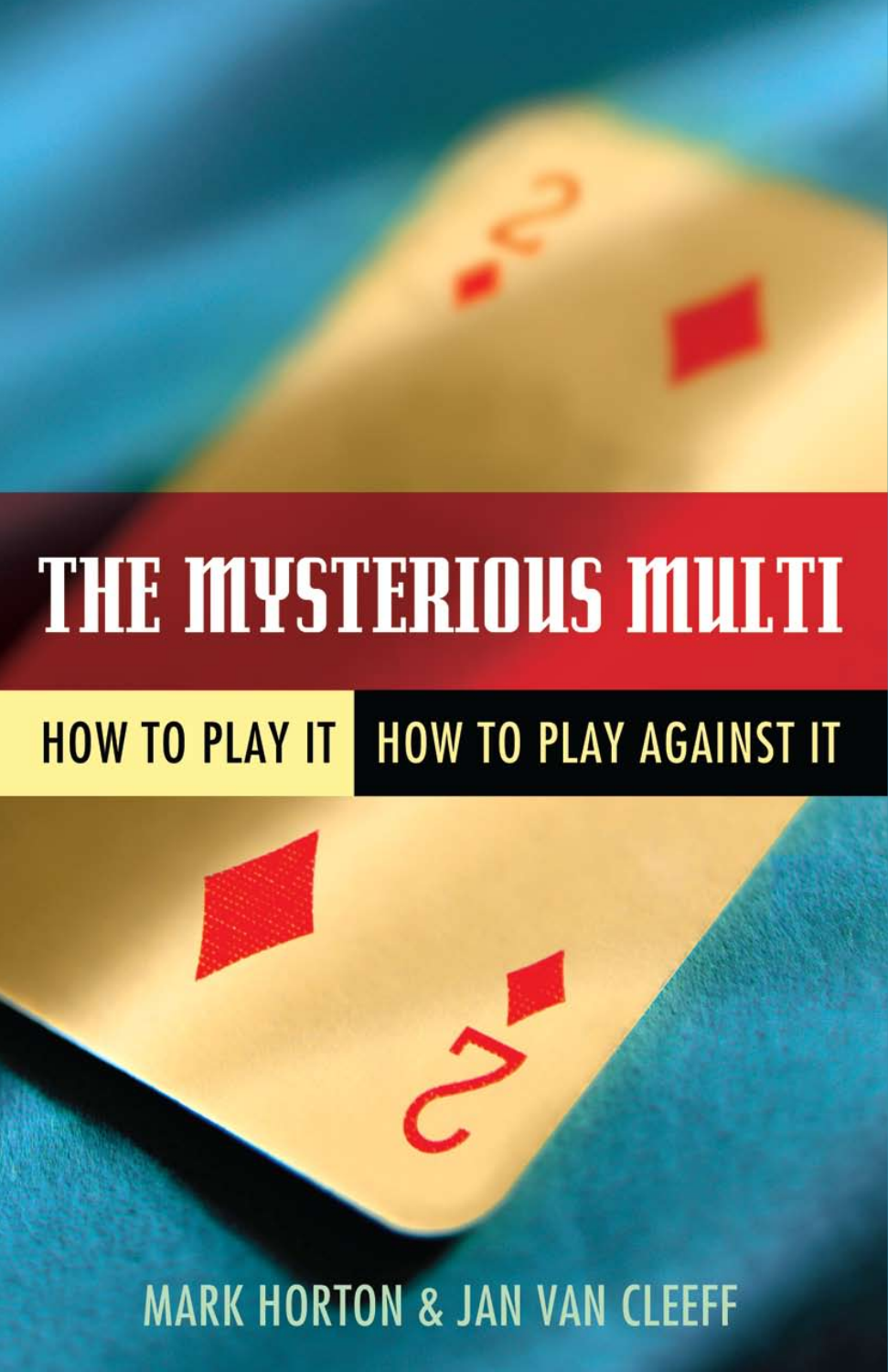# THE MYSTERIOUS MULTI **HOW TO PLAY IT HOW TO PLAY AGAINST IT**

MASTER POINT PRESS | TORONTO, CANADA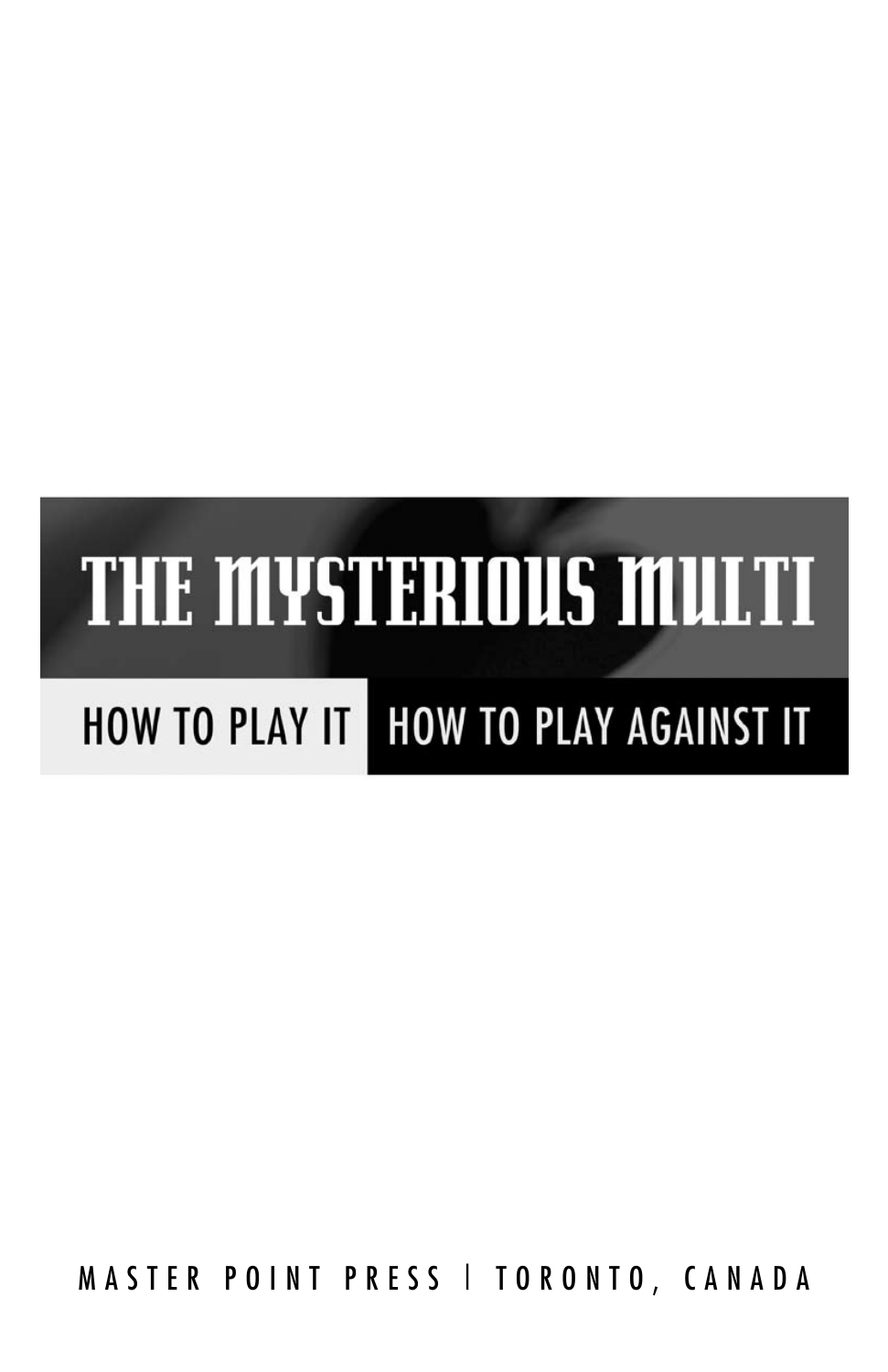Text © 2010 Mark Horton and Jan van Cleeff Photo credits: Ray Lee (182, 185), Ron Tacchi (187), Elisabeth van Ettinger (188), Duas Fotos (190), Louk Herber (196)

All rights reserved. It is illegal to reproduce any portion of this material, except by special arrangement with the publisher. Reproduction of this material without authorization, by any duplication process whatsoever, is a violation of copyright.

Master Point Press 331 Douglas Ave. Toronto, Ontario, Canada M5M 1H2 (416)781-0351 Email: info@masterpointpress.com Websites: www.masterpointpress.com www.masteringbridge.com www.bridgeblogging.com www.ebooksbridge.com

### **Library and Archives Canada Cataloguing in Publication**

#### Horton, Mark

The mysterious multi : how to play it, how to play against it / Mark Horton & Jan van Cleeff.

ISBN 978-1-55494-149-0

1. Contract bridge—Bidding. I. Title.

| GV1282.4.H665 2010          | 795.41'52            | C2009-906754-4                  |
|-----------------------------|----------------------|---------------------------------|
| Editor                      | Ray Lee              |                                 |
| Copy editor/interior format | <b>Sally Sparrow</b> |                                 |
| Cover and interior design   |                      | Olena S. Sullivan/New Mediatrix |

1 2 3 4 5 6 7 14 13 12 11 10

#### PRINTED IN CANADA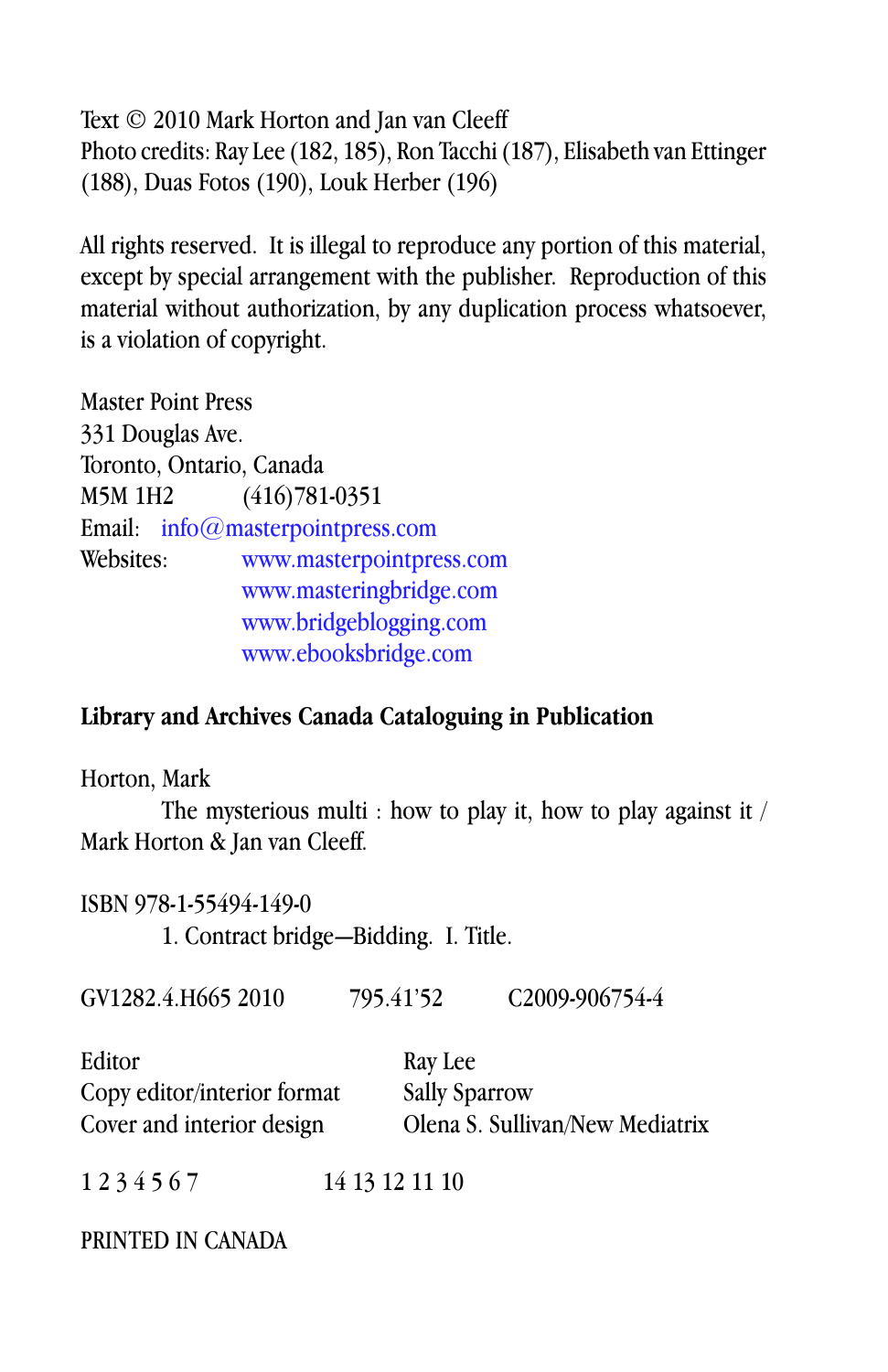## Table of Contents

| <b>INTRODUCTION</b> |                                        | 7       |
|---------------------|----------------------------------------|---------|
|                     | Acknowledgments                        | 8       |
|                     | <b>CHAPTER 1 HISTORICAL BACKGROUND</b> | 9       |
|                     | CHAPTER 2 THE BASICS OF THE MULTI 2+   | $17 \,$ |
|                     | The Opening $2\blacklozenge$ Bid       | 17      |
|                     | A Weak Two-bid in a Major              | 18      |
|                     | <b>Strong Balanced Hands</b>           | 20      |
|                     | <b>Strong Three-suited Hands</b>       | 21      |
|                     | Acol Two in a Minor                    | 22      |
|                     | Responding to $2\blacklozenge$         | 23      |
|                     | Other Strong Options                   | 35      |
|                     | Interference Over 2◆                   | 36      |
|                     | Quiz                                   | 42      |
|                     | <b>CHAPTER 3 ADVANCED IDEAS</b>        | 47      |
|                     | The Weak-only Multi                    | 47      |
|                     | The Meckwell Mini Multi                | 54      |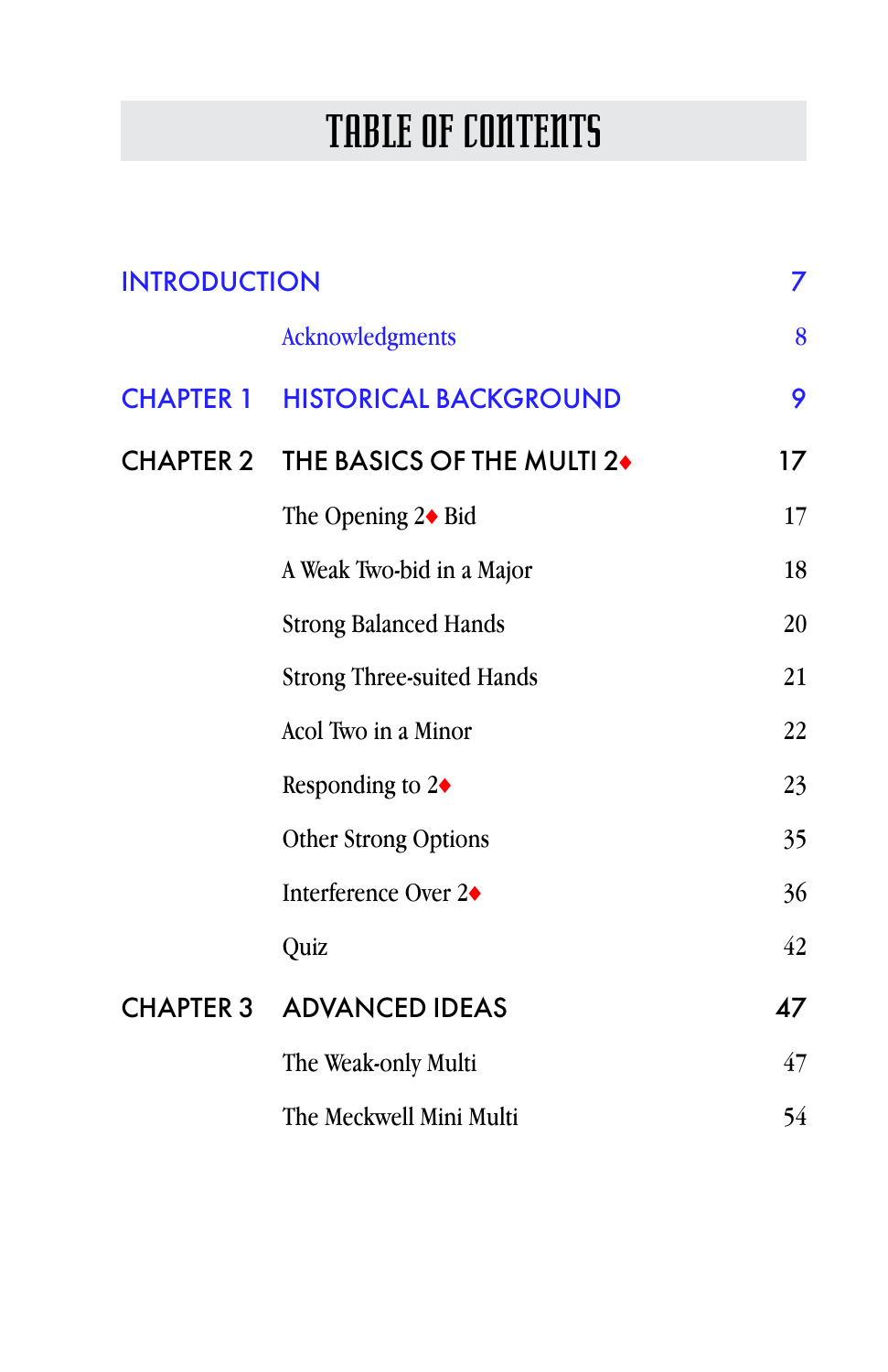| <b>CHAPTER 4</b> | <b>DEFENDING AGAINST THE MULTI</b>                                 | 63  |
|------------------|--------------------------------------------------------------------|-----|
|                  | The Dixon Defense                                                  | 68  |
|                  | Winter's Defense                                                   | 73  |
|                  | The ACBL Defenses to Multi                                         | 76  |
|                  | The Meckwell Defense to the Multi                                  | 83  |
|                  | The Granovetter Defense                                            | 84  |
|                  | Quiz                                                               | 86  |
|                  | <b>CHAPTER 5 MUIDERBERG TWO-BIDS</b>                               | 92  |
|                  | A. The Original scheme                                             | 94  |
|                  | B. The Modern scheme                                               | 102 |
|                  | When the Opponents Enter the Bidding After<br>a Muiderberg Two-bid | 106 |
|                  | Quiz                                                               | 112 |
| <b>CHAPTER 6</b> | <b>2. WEAK WITH BOTH MAJORS</b>                                    | 116 |
|                  | Responses to $2\blacktriangledown$                                 | 117 |
|                  | When the Opponents Interfere                                       | 123 |
|                  | Defense Against the 2 <sup><math>\bullet</math></sup> Opening      | 124 |
|                  | The $2\blacktriangledown$ Opening in Action                        | 124 |
| <b>CHAPTER 7</b> | THE THREE-SUITED 2v                                                | 127 |
|                  | Quiz                                                               | 136 |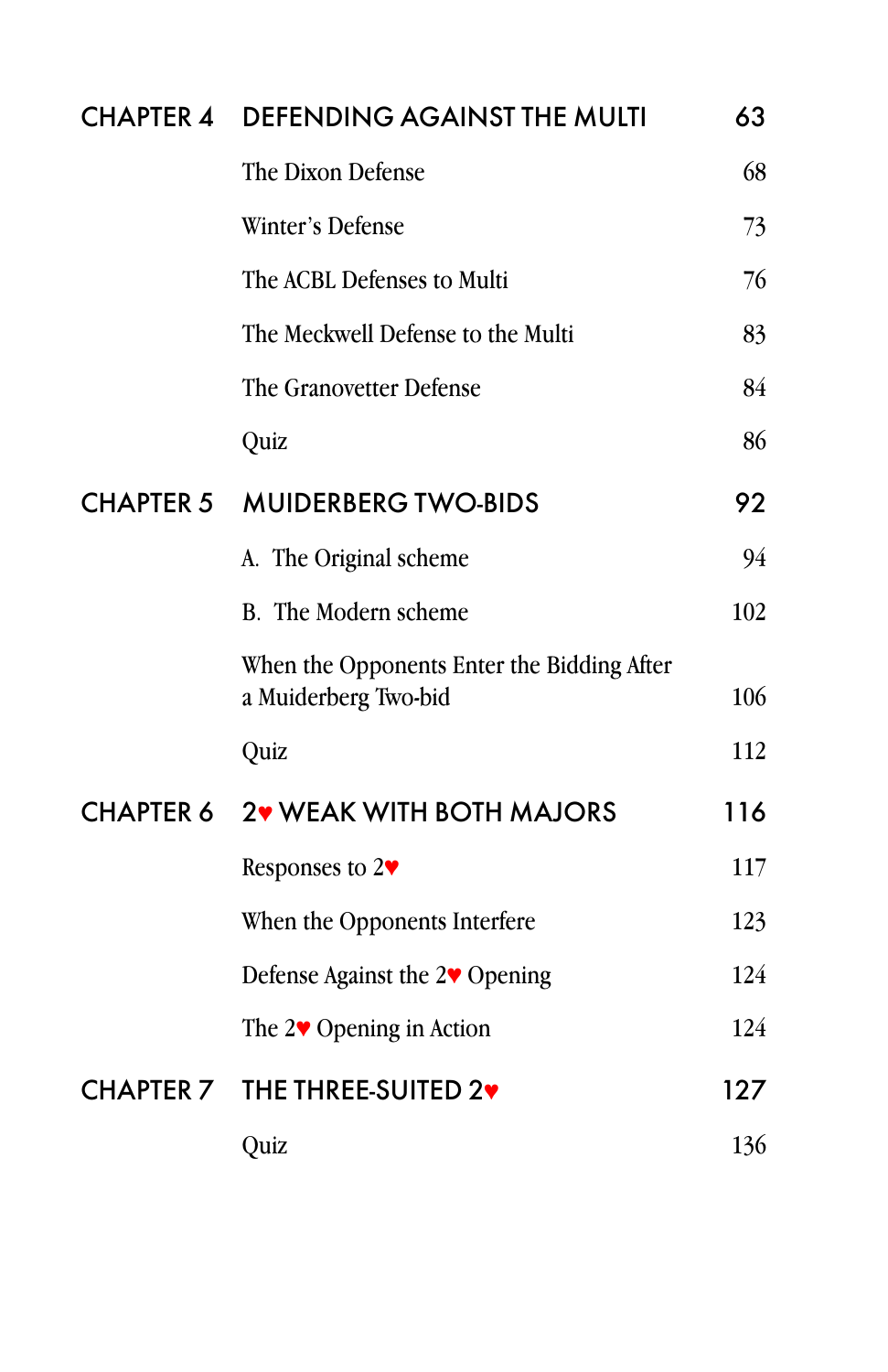| <b>CHAPTER 8</b> | THE WEAK 2NT OPENING SHOWING<br><b>BOTH MINORS</b>                  | 139 |
|------------------|---------------------------------------------------------------------|-----|
|                  | The Weak Version of the 2NT Opening                                 | 141 |
|                  | The Weak/Strong Version of the 2NT Opening                          | 144 |
|                  | Quiz                                                                | 149 |
| <b>CHAPTER 9</b> | THE MULTI LANDY DEFENSE AGAINST<br><b>AN OPPONENT'S 1NT OPENING</b> | 151 |
|                  | Quiz                                                                | 166 |
|                  | <b>CHAPTER 10 THE MULTI BY RESPONDER</b>                            | 172 |
|                  | After a $1\spadesuit$ Opening                                       | 172 |
|                  | After a 1◆ Opening                                                  | 176 |
|                  | <b>CHAPTER 11 THE MULTI IN ACTION</b>                               | 178 |
| <b>APPENDIX</b>  | THE KOKISH 'SIMPLE' DEFENSE<br><b>TO MULTI</b>                      | 199 |
|                  | Defense vs. 2◆ Multi: Weak 2M, With/Without<br>Strong Option(s)     | 199 |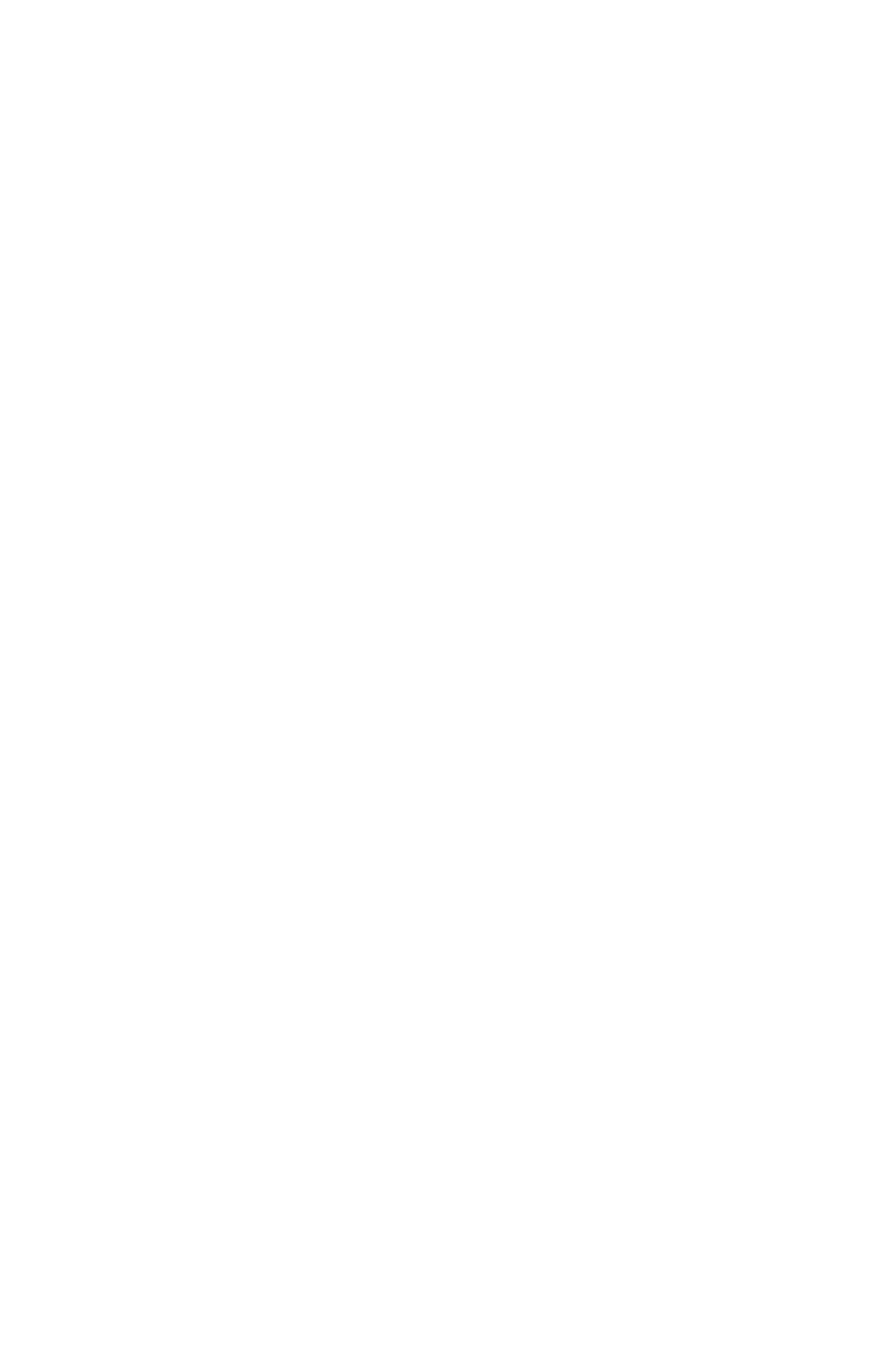## **INTRODUCTION**

<span id="page-7-0"></span>If you are thinking of playing a convention, perhaps the most critical decision you must make is how serious it will be to give up the meaning of a bid in its natural sense.

In the early days of bridge there were few conventions and the majority of bids were natural. But the language of bidding is one with very few words, and it's important to use those words as efficiently as one can. As the game developed, players began to discover that some natural bids could be put to better use. The classic example is a response of  $2\spadesuit$  to an opening bid of  $1NT$  — the Stayman convention. By the same token, an opening bid at the two-level used to announce possession of a powerful hand. It was many years before someone (Al Roth) realized that weak hands are more frequent than strong ones and introduced the concept of the weak two-bid.

As the game continued to evolve, players with agile minds began to work on the concept of using more and more bids in an artificial way; in particular, the idea that a single bid could encompass various types of hands was intriguing. Combining multiple hand-types into one bid would be efficient, and it would also liberate some other bids for new assignments. That is how the "Multicoloured Two Diamonds" came to be introduced into the game. It soon acquired a new, and simpler, name — the Multi. Once the convention had gained a foothold it became clear that other new ideas would rapidly be developed to make use of the resulting availability of opening bids of  $2\blacktriangledown$ ,  $2\blacktriangleleft$  and  $2NT$ .

What we have done in this book is to provide not only a detailed explanation of how to play the Multi, but also a description of many of the associated conventions that have grown up around it. If you want to start playing the Multi, you can select from among these new meanings for your other two-bids, finding something that suits your own style. We have also included chapters on extended 'multi-type' methods, such as the increasingly popular Multi Landy (or Woolsey) defense to 1NT, and the ultra-modern Multi responses to an opening bid of one of a minor.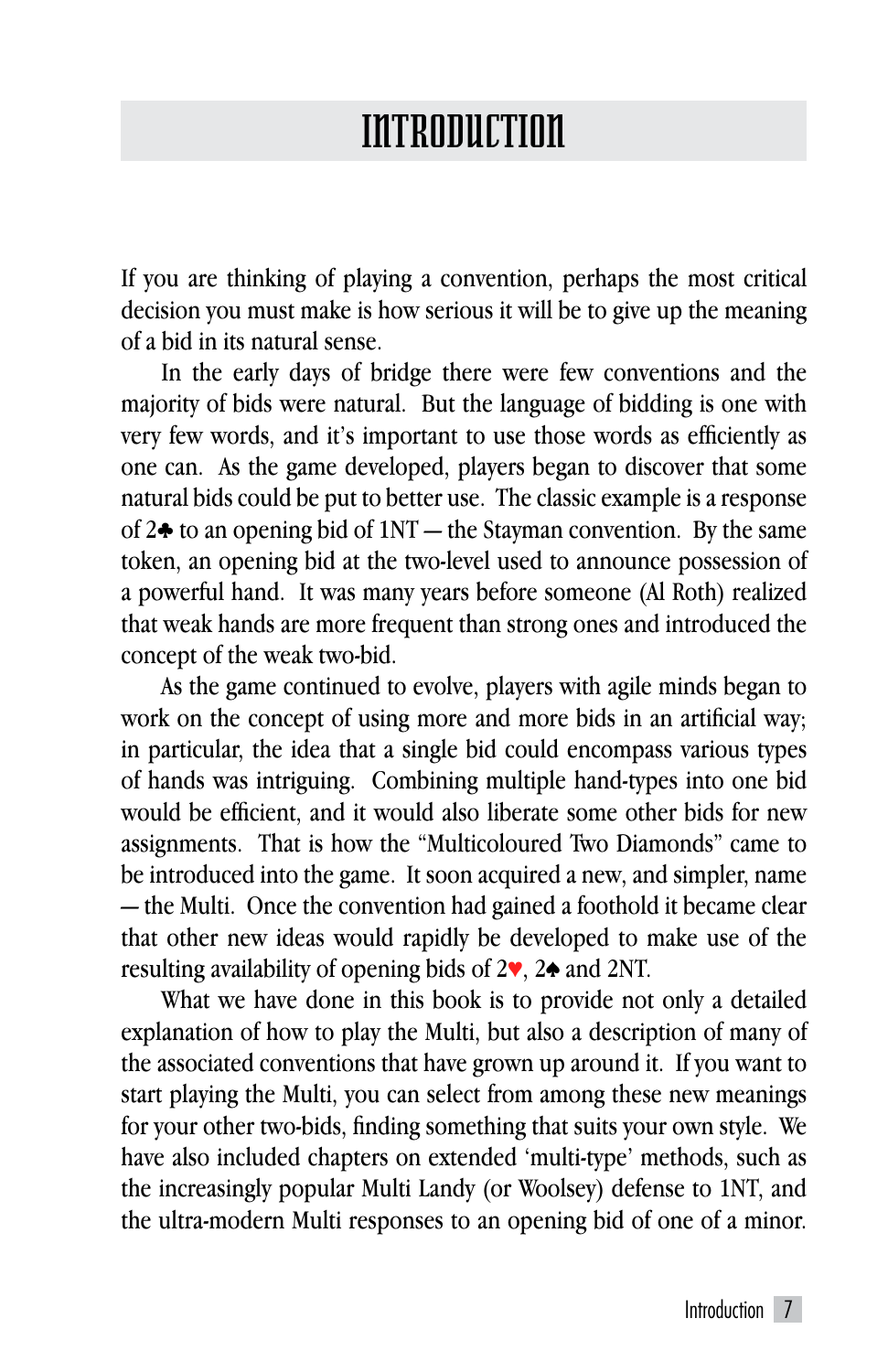<span id="page-8-0"></span>Even if you don't want to adopt the Multi yourself, you are almost certain to encounter opponents who use it; for you, the material on defending against the Multi will repay study.

> *Mark Horton, London, September 2009 Jan van Cleeff, The Hague, September 2009*

## Acknowledgments

The authors are grateful for material and ideas from the following sources:

## *Books & Periodicals*

| Spice Up Your Two-Bids Brian Senior                  |                     |                              |  |  |
|------------------------------------------------------|---------------------|------------------------------|--|--|
| Conventions Today                                    | <b>Brian Senior</b> |                              |  |  |
| Preempts from A to Z                                 |                     | Ron Anderson & Sabine Zenkel |  |  |
| The Lebensohl Convention Complete in Contract Bridge |                     | Ron Anderson                 |  |  |
| Bridge Conventions in Depth                          |                     | Matthew & Pamela Granovetter |  |  |
| Bridge Magazine                                      |                     |                              |  |  |
|                                                      |                     |                              |  |  |

*Bridge Magazine IMP*

## *Individuals*

Tim Bourke, Sally Brock, Bas Drijver, Onno Eskes, Graham Kirby, Eric Kokish, Linda Lee, Ray Lee, Paul Maris, Steve Robinson, Maarten Schollaardt, Kit Woolsey.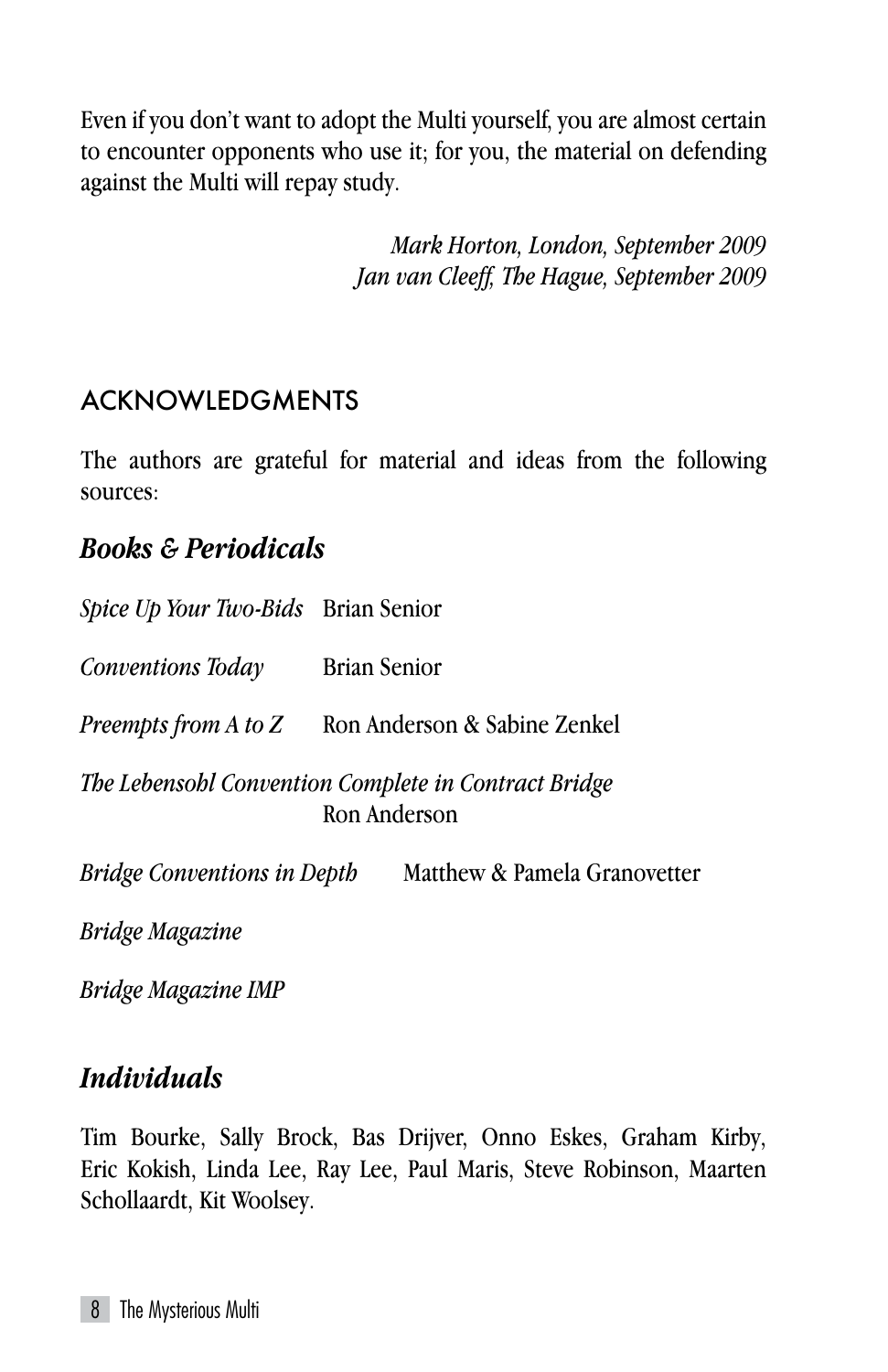#### CHAPTER 1

## <span id="page-9-0"></span>Historical Background

It is generally agreed that the birthplace of the Multi  $2\bullet$  was England. In order for a convention to be played in UK tournaments, it has to be licensed and approved by the English Bridge Union. It is therefore relatively easy to track down the Multi's first sighting: the EBU Rules and Ethics Committee minutes first mention it in December 1970 in regard to a failed application for a license from Terence Reese. Reese's proposed Multi  $2\bullet$  opening showed one of three types of hand: a weak two in a major, a strong balanced hand, or a strong three-suiter. The convention was refused any type of licence by a vote of seven to one. Reese was the first, but by no means was he the only player to try for a license to play the convention — indeed, Mark Horton applied on behalf of a version of his own a short time after this, and like Reese's it was politely refused.

However, the true origin of the concept was probably some years prior to that. Northern Ireland's John Grummit, with help from Jimmy Clarke, devised a convention that he named after the place where he lived — the Holywood Two Diamonds. In the mid 1960s he wrote to Reese to tell him about his invention, and it was probably this letter that eventually led Reese's fertile mind to develop the Multi 2<sup>.</sup>

Others were also working on new systems of two-bids at this time. The classic Acol treatment was to use two-bids for fairly strong, almost game-forcing hands, but these did not occur with great frequency. Meanwhile, weak two-bids were becoming popular, and Albert Benjamin devised a method to combine these with Acol Twos. Multiple meaning bids were also under investigation. In 1968 Hugh Kelsey presented a new idea, Tartan Two-bids, in which an opening bid of  $2\blacktriangledown$  or  $2\blacktriangleleft$  could be used to describe not only a strong hand in the original Acol style, but also a weak two-suited hand.

While Tartan Twos never gained a huge following, largely owing to their complexity, Benjamin Twos and the Multi  $2\bullet$  quickly did so. Even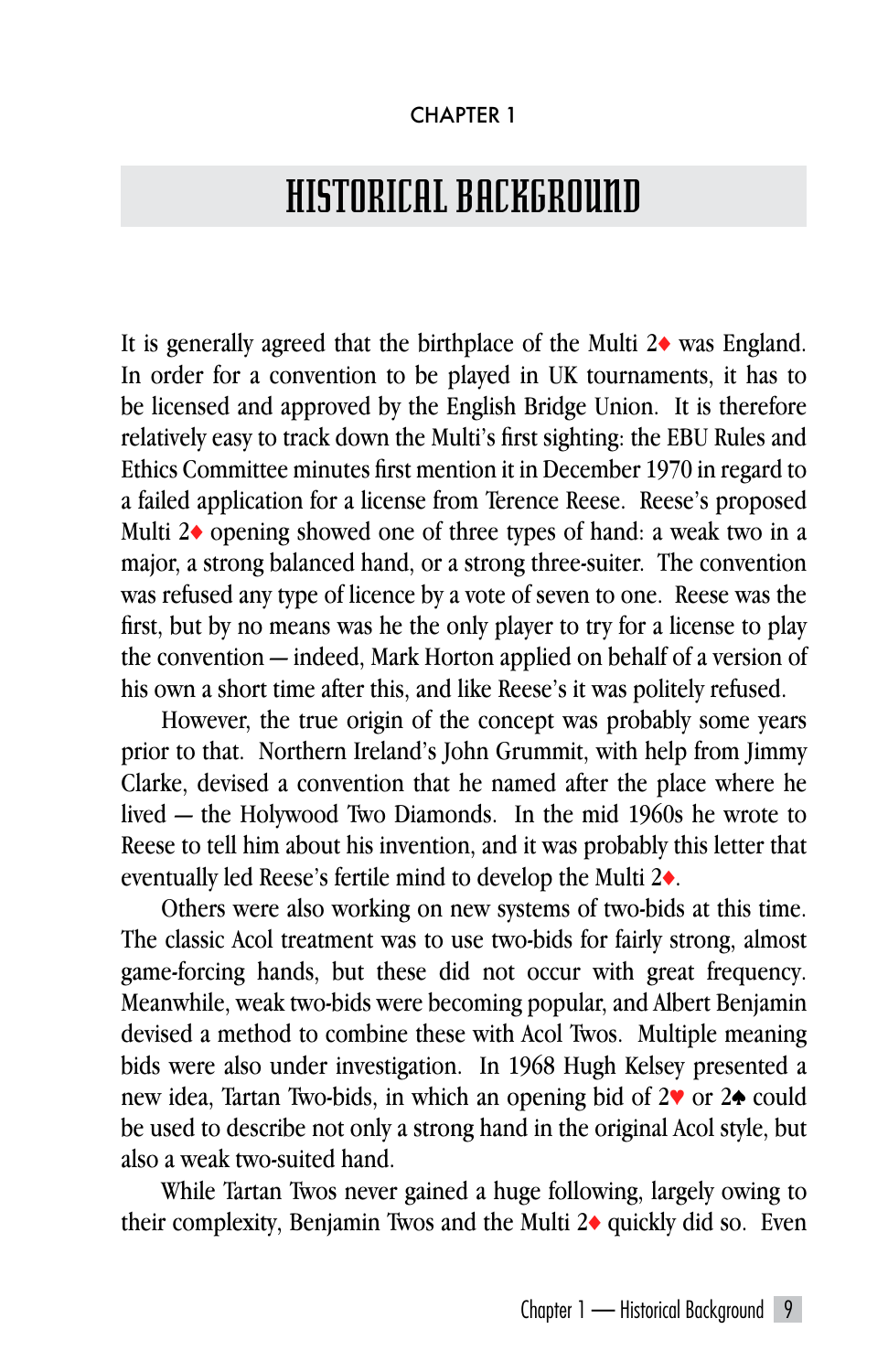in the aftermath of the Buenos Aires cheating scandal, Reese was still regarded as one of the world's best players and writers, and with his name behind it the Multi  $2\blacklozenge$  became very popular in the UK. Reese himself introduced it into international play in partnership with Jeremy Flint. For a long time opponents did not know how to cope with it as they were unsure whether a weak or strong hand was lurking behind the  $2\bullet$  opening. This lack of any effective defensive methods meant that early proponents of the Multi obtained a disproportionate number of good results, adding to its allure.

The first reference we can find to the convention appearing in toplevel play is at the 1970 European Championships in Estoril. This deal illustrates the inability of the opponents to get into the auction using the methods available to them at the time.

In Round 9, Great Britain faced Norway:

*N-S vul.*



1. Pass or correct.

As you will see, today's experts have no problem getting into the auction on North's hand. In 1970, North had no obvious action and South felt that his partner's hand was limited by his initial pass. The  $3\bullet$  contract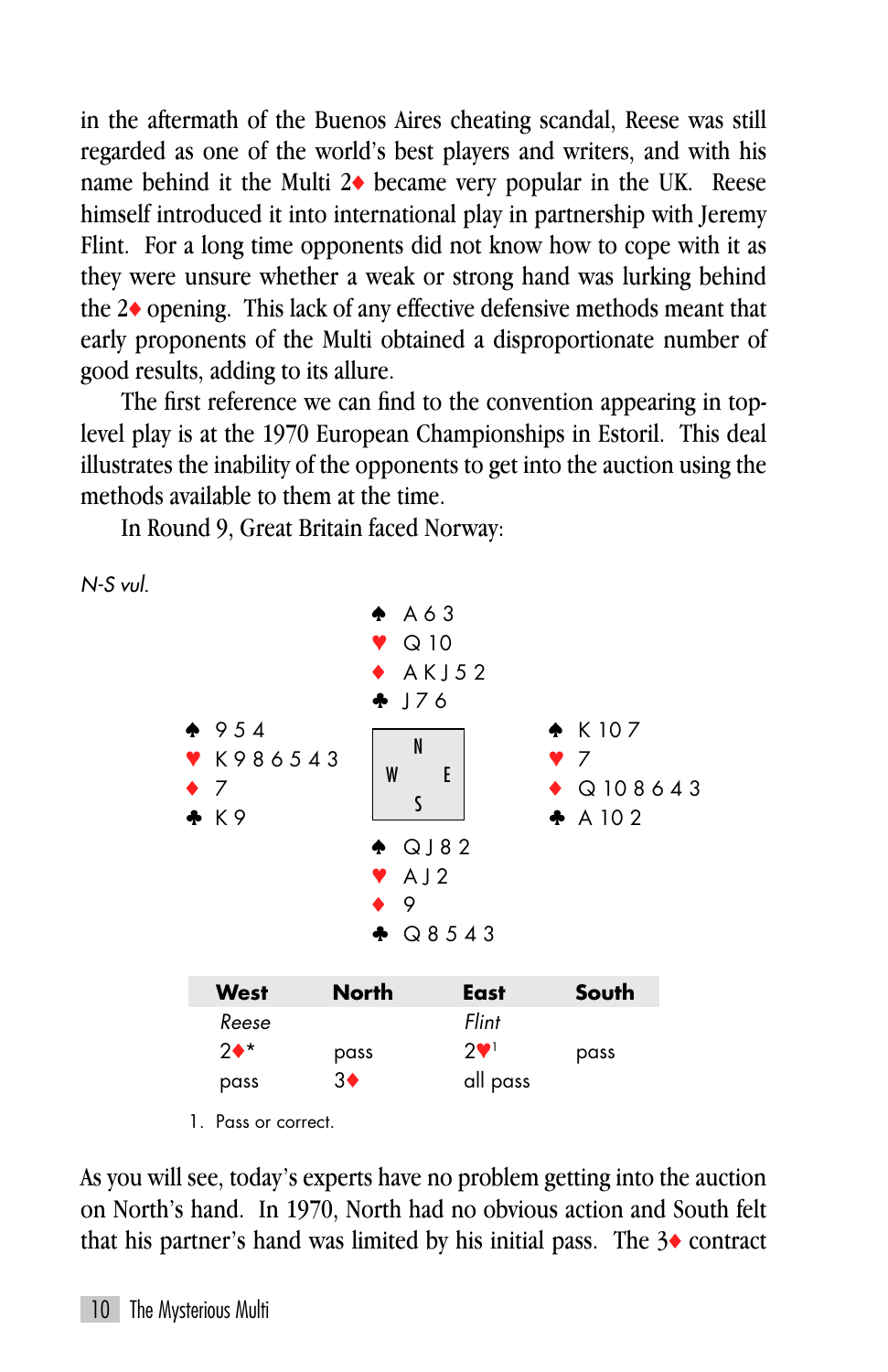went three down while at the other table North-South bid and made 3NT after West had opened a 'normal' 2..

However things were not always so rosy, as illustrated by this deal from Great Britain's match against Belgium in Round 10. Constructive bidding over the Multi had yet to be refined, and it was already clear that the marriage of weak and strong hand types had some intrinsic issues.

| N-S vul. | $A$ A J 4 3<br>$\blacktriangledown$ J 8 4<br>48654<br>464 | N<br>W<br>S  | E              | $\triangle$ KQ 105<br>♥ AK1075<br>$A$ A K 10 3 |
|----------|-----------------------------------------------------------|--------------|----------------|------------------------------------------------|
|          | <b>West</b>                                               | <b>North</b> | East           | South                                          |
|          | Pugh                                                      |              | Gordon         |                                                |
|          |                                                           |              | $2^{\bullet*}$ | pass                                           |
|          | $2$ <sup>V</sup>                                          | pass         | $3 + 2$        | pass                                           |
|          | 4♠                                                        | all pass     |                |                                                |
|          | 1. Pass or correct.<br>2. Strong three-suiter.            |              |                |                                                |

West had the machinery to discover East's exact shape, but didn't use it (presumably not envisaging a slam opposite his hand) and the excellent 6<sup>\*</sup> contract was missed.

Any time you adopt complex new methods, there is potential for disaster. That's what happened here in the match against Israel in Round 15 of the same event: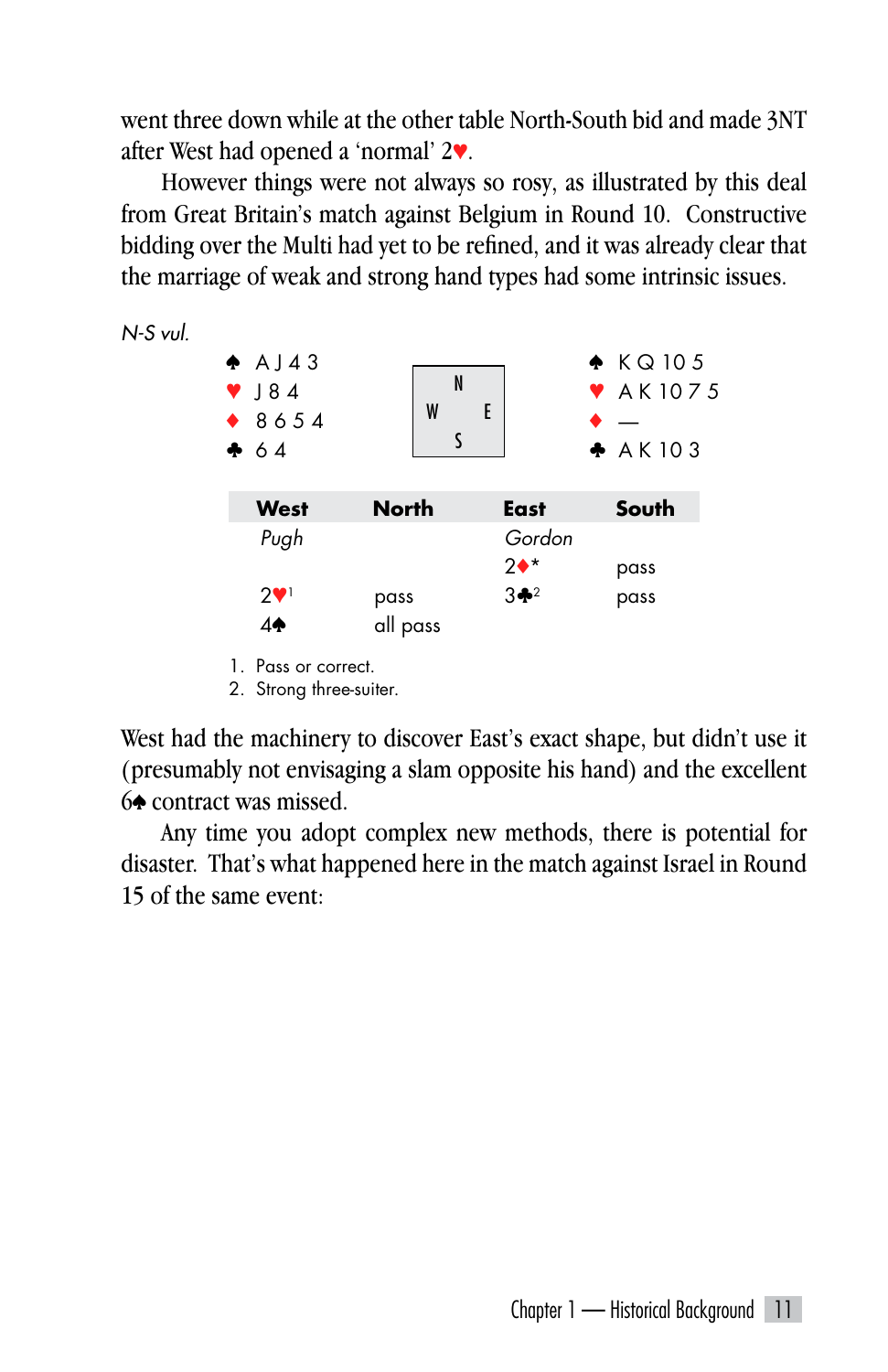| -w | vul. |
|----|------|
|----|------|

| $\bullet$ Q9852<br>$\sqrt{8754}$<br>$\triangle$ A 8<br>$A \land 7$ | N<br>W       | E              | A K 107<br>$A$ Q103<br>$\bullet$ K1072<br>$\clubsuit$ K |
|--------------------------------------------------------------------|--------------|----------------|---------------------------------------------------------|
| West                                                               | <b>North</b> | East           | South                                                   |
| Reese                                                              |              | Flint          |                                                         |
| pass                                                               | pass         | $2^{\bullet*}$ | pass                                                    |
| 2NT <sup>1</sup>                                                   | pass         | 3♠*            | pass                                                    |
| 4♠                                                                 | all pass     |                |                                                         |

1. Forcing relay.

Flint's rebid of  $3\spadesuit$  purported to show a minimum weak  $2\spadesuit$  opener — in an unusual lapse of concentration he simply made the wrong response. Flint, reporting in *Bridge Magazine,* observed later that once he was in the bunker he had no sand wedge available. He could hardly bid on over 4 as West might have had two small spades.

Of course, this particular example does not demonstrate a flaw in the Multi itself, but highlights an issue that occurs with any new convention: that of remembering what the various bids mean. When Sandra Landy, who in those days was partnering Nicola Gardener on the British women's team, suggested that they incorporate it into their system, Nicola declared it far too complicated to remember. Undaunted, Sandra suggested a modification whereby a sequence such as  $2\rightarrow 2\Psi$ . 3<sup>+</sup> would show an Acol Two-bid. She ran this past Jeremy Flint and, when he agreed it was a reasonable idea, it was refined with the help of another Acol guru, Eric Crowhurst. The result was that the Multi was incorporated into the Smith-Landy methods in time for the European championships in 1977.

In 1972 Reese's book on the Precision Club was published but it made no mention of the Multi — the convention was still without an EBU license. However, Reese and Flint took part in the Deauville Tournament of Champions in that same year and this deal showed that there was still much work to be done on both sides of the table: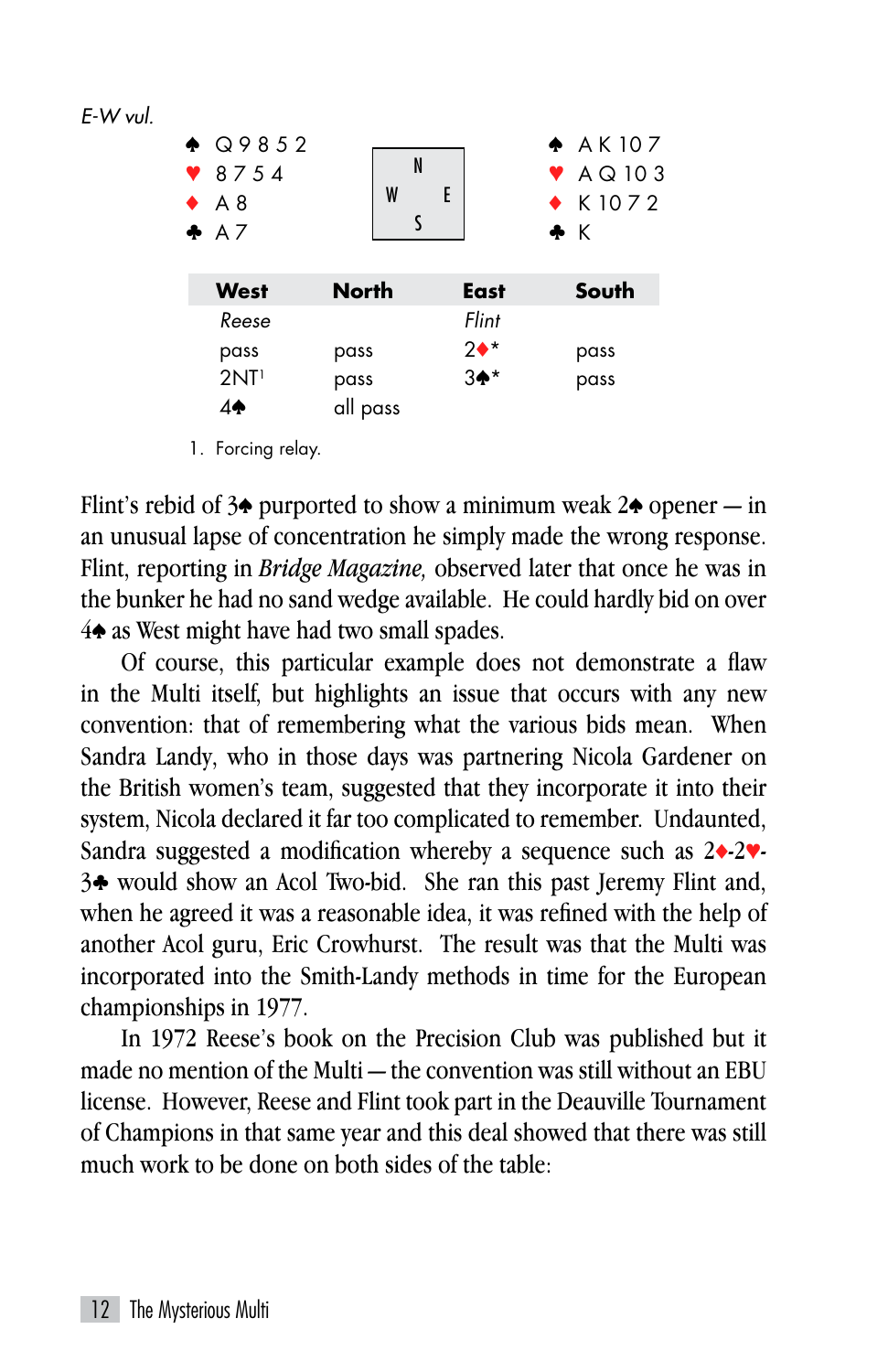*N-S vul.*



1. Game force with heart support.

With twelve tricks available to North-South in spades (or at least a small plus against the  $7\blacktriangledown$  sacrifice), an East-West game making with overtricks was hardly the ideal result for our heroes. It was suggested that Flint thought Reese's  $2\spadesuit$  bid was an attempt to sow confusion — if so, it certainly worked!

There is plenty of evidence to suggest that the best way to defend against the Multi was yet to be established. Our own favorite story concerns a club player holding a terrific three-suited hand with a void in spades. When RHO opened a Multi  $2\bullet$ , he overcalled with  $2\bullet$ , expecting his partner to recognise it as a takeout of spades. His partner, holding a singleton spade, saw things differently and passed.

When the time came to score up the following exchange took place:

'Minus 50. Sorry, I went down in  $7\bullet$ , though I could have made it.' 'Push.'

'Oh, they went down in  $7\blacklozenge$  as well?'

'No, they were one down in  $2\spadesuit$ .'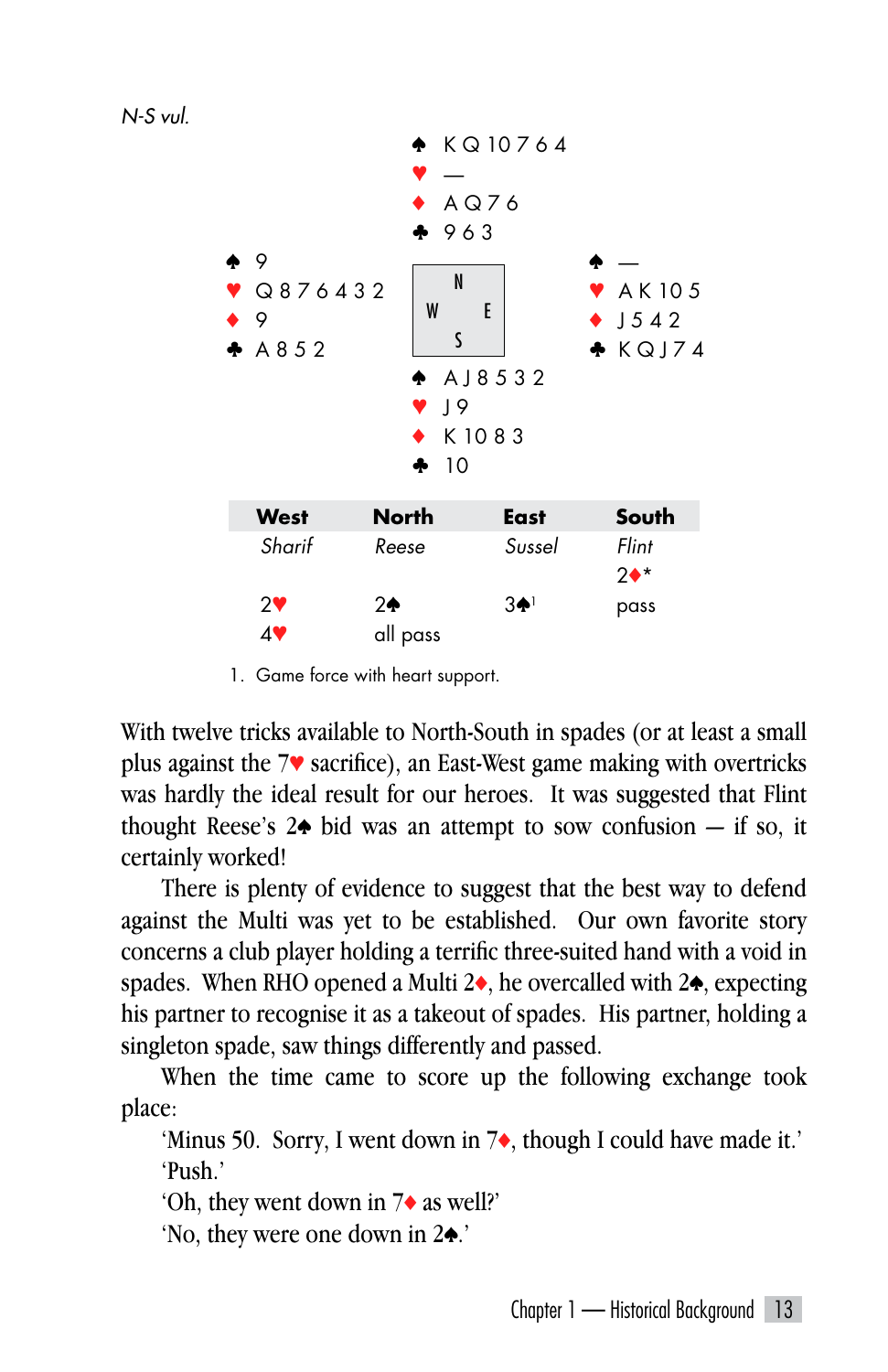But even among top experts it was easy enough to go wrong, as this deal from the 1972 Deauville event illustrates:



1. Forcing relay.

*E-W vul.*

Here, it seems that North-South did not have sufficiently clear agreements on the strength shown by the various doubles. North led the  $\mathbf{v}$ K against  $3\spadesuit$ , doubled, and declarer was not hard pressed to make ten tricks for +930.

There was further evidence of defensive uncertainty when England met Scotland later that same year in the Camrose Trophy: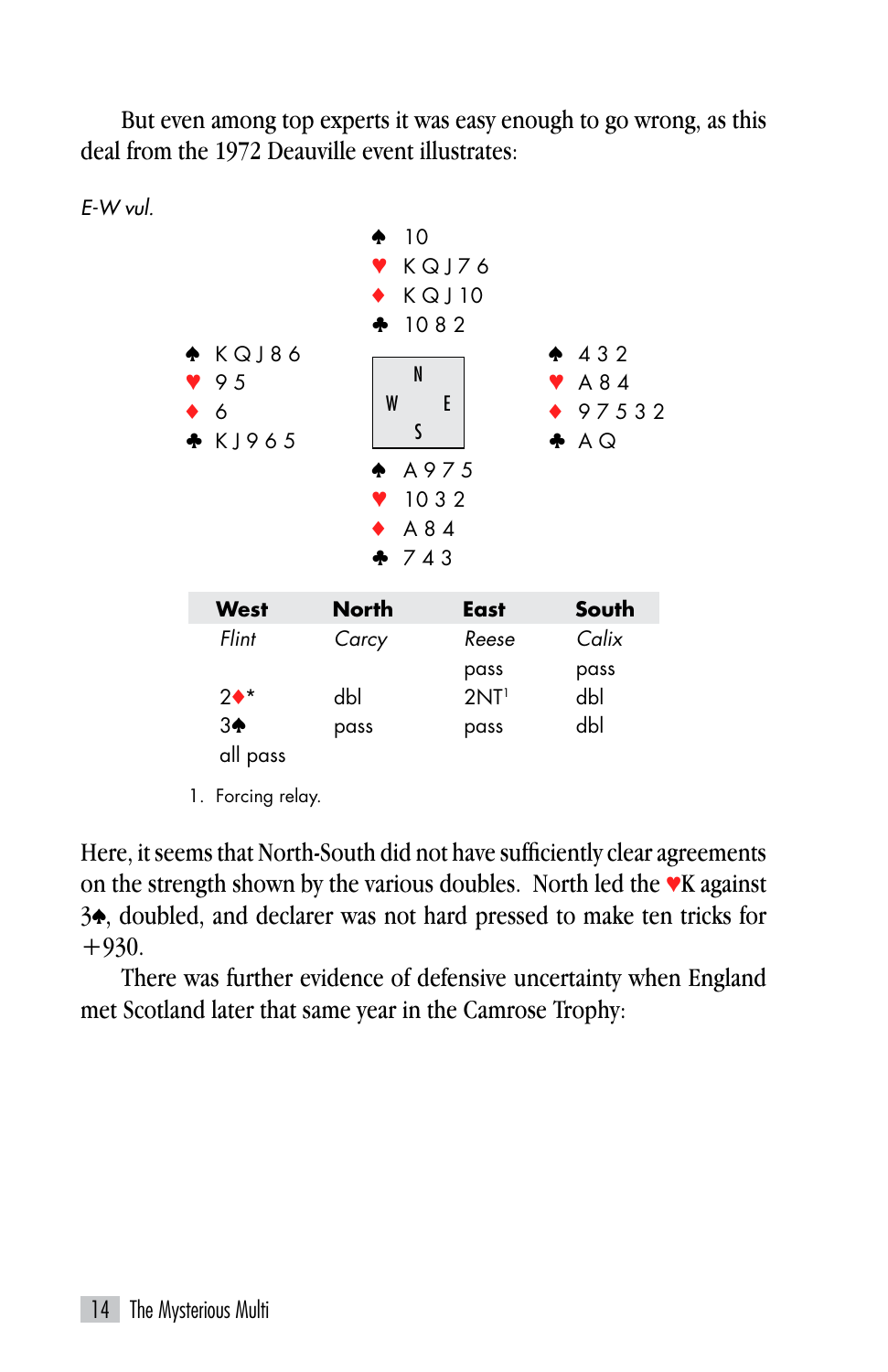*Both vul.*



1. To play opposite a weak two in spades.

It seems odd that West allowed the auction to die in  $2\spadesuit$ , but perhaps he was misled by South's implied preference for hearts. Declarer went two down for –200, but in the other room East-West recorded eleven tricks in 3NT.

The Multi  $2\bullet$  was finally given a restricted English Bridge Union licence in 1974 under somewhat dubious circumstances. A tediously long Rules and Ethics Committee meeting on December 4<sup>th</sup> had failed to complete its agenda, and the eight members present agreed to adjourn the meeting until December 19th. Not surprisingly, due to the proximity of the holidays, the attendance was poor at the second session. Bypassing the usual formal proposal and acceptance process, those present agreed the following by a 3-1 vote:

### *"Multicoloured Two Diamonds opening bid*

*In view of the numbers of applications received for the licensing of this bid, the fact that it is now widely played in international events, and the amount of publicity which it has received, the committee decided on its own initiative to give it an 'A' licence for a strictly limited period until the 31st December, 1975."*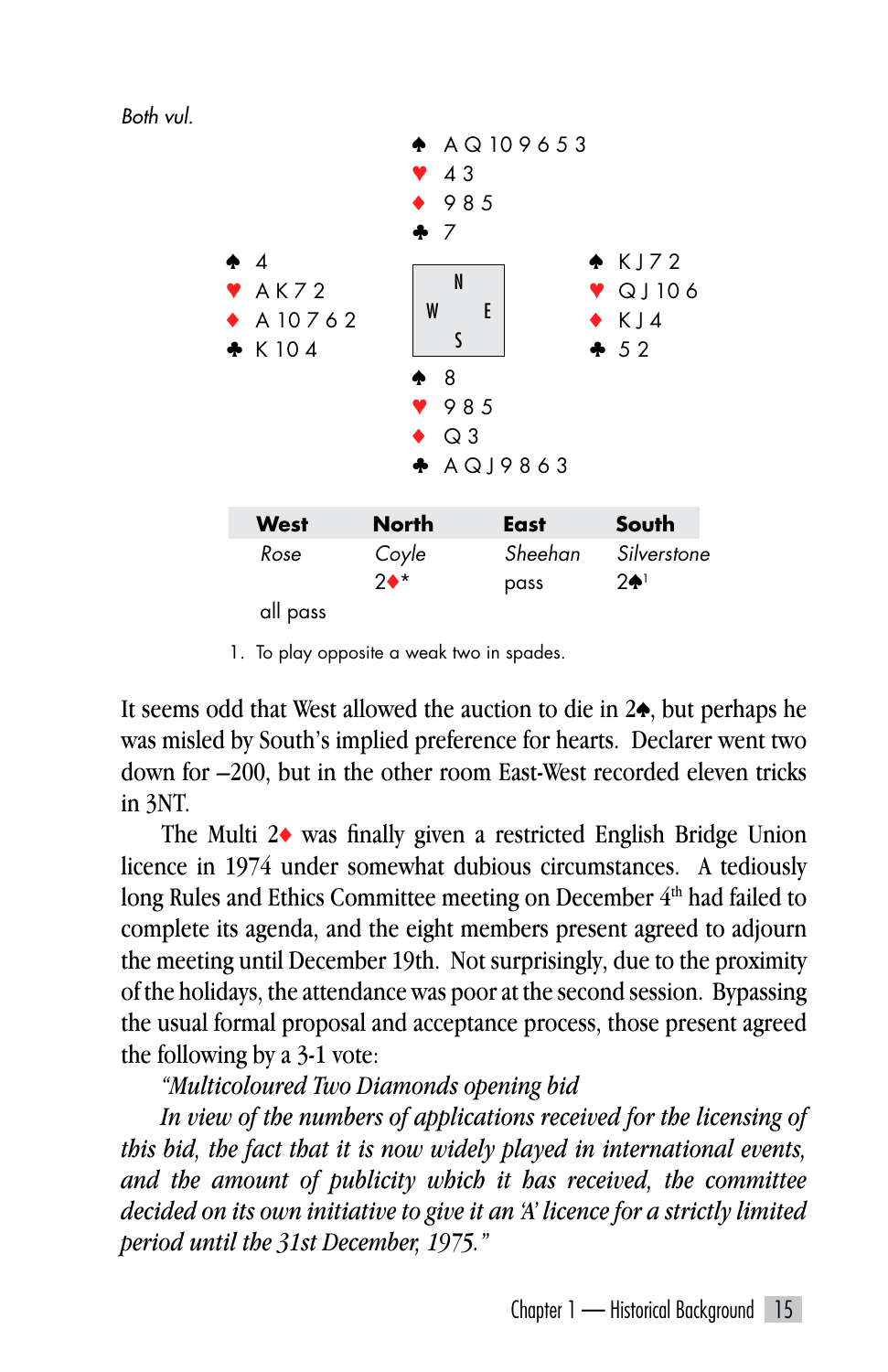The convention as licensed covered three types of holdings:

- *\* A weak two-bid in the majors.*
- *\* A balanced hand of either above or below a 2NT opening bid, by decision of the partnership.*
- *\* A Roman 2 type, with 4-4-4-1 shape, with 17-20 points if the singleton is in the minor suit and with 21-23 points if the singleton is in the major suit.*

The 'temporary' licence has never been revoked, but has been amended to allow the  $2\bullet$  opening to include other types of hand, including:

- *\* A one-suiter 11 to 14 points*
- *\* A one-suited Acol two-bid*
- *\* A Flannery-type two-suiter 17+ points*

In April 1976 the same committee asked Chris Dixon to write an article on defending against the Multi for the May *EBU Quarterly*. The Dixon defense remains one of the most popular in the United Kingdom (you will find it in Chapter 4).

One weakness of the full-blown Multi is the inability of responder to raise the level of the preempt without a fit for both majors, allied to the problems that a jump might cause if the opening includes a strong option. This resulted in the development of a version of the Multi that only incorporates a weak two in a major, which today is perhaps the commonest version of the convention encountered in expert play.

As you will discover later in the book, the modern player has a range of effective defenses from which to choose, and the Multi today no longer terrorizes the opposition as it did when first introduced. Likewise, opening a preemptive spade hand with  $2\blacklozenge$  affords the opponents an easy natural  $2\blacktriangledown$  overcall if their methods allow it. However, some of its advantages remain intact, in particular the fact that the opening bids of  $2\blacktriangledown$  and  $2\blacktriangleleft$  (and possibly even 2NT) can be freed up for other uses, while a typical weak two-bid hand in a major suit is opened 2 $\bullet$ .

As with any convention, there are trade-offs. Every partnership will have to decide for itself whether there is a net gain from incorporating the Multi  $2\bullet$  into its methods.